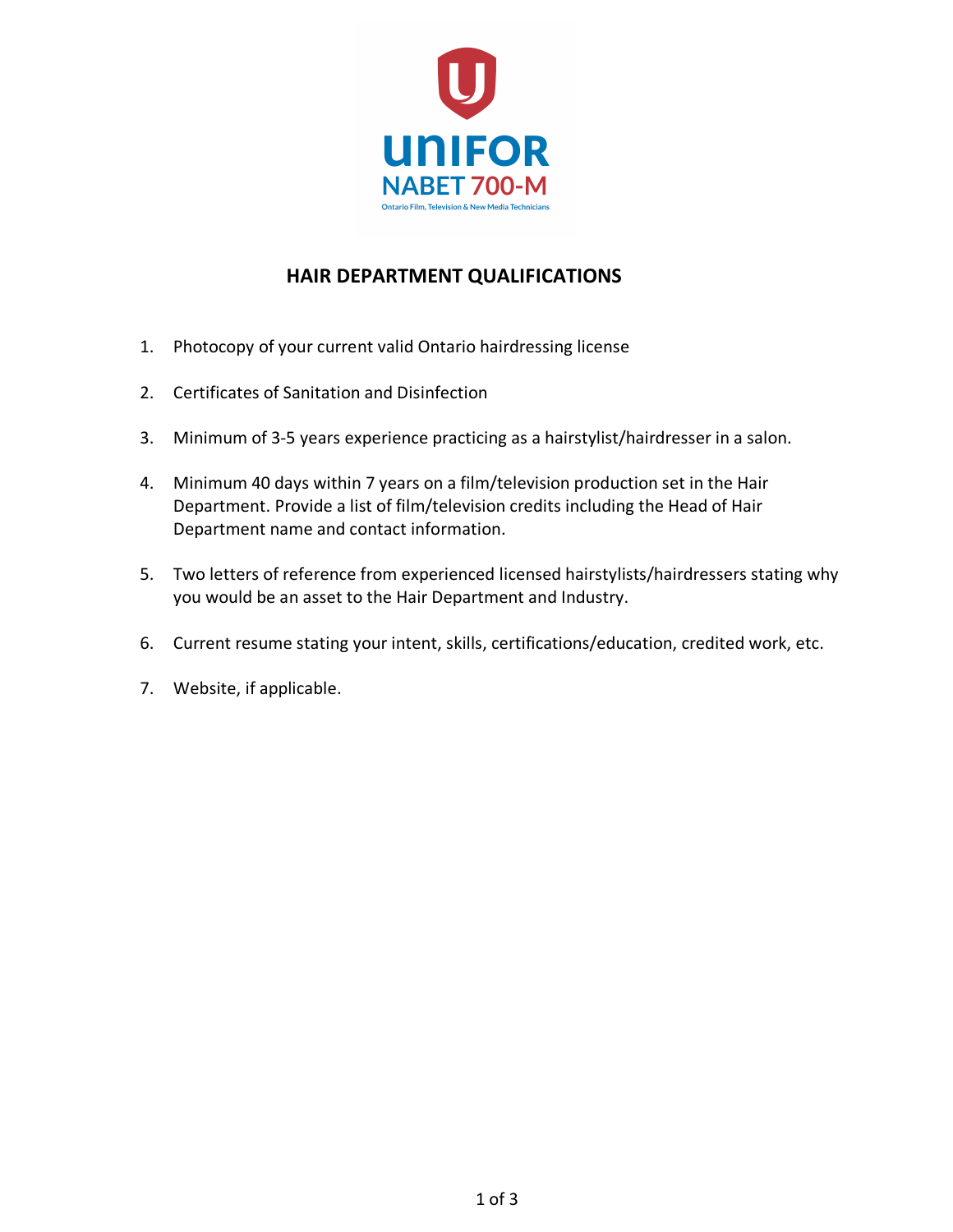

# **EXPERIENCE/KNOWLEDGE SKILL LIST**

Check or circle all that apply:

### **1. PERIOD HAIRSTYING**

1900 1920 1930 1940 1950 1960 1970 1980 1990

### **2. WIGS/HAIRPIECES**

Application Blocking Styling/Cutting Bonding

### **3. EXTENSIONS**

Fusion/Bond Tape-in Clip-on Weave/Sewn

### **4. BRAIDING**

French Dutch Fishtail Rope Waterfall Cornrows

### **5. FINGERWAVES / PINCURLS**

### **6. GLOBAL HAIR / TEXTURED HAIR**

Straightening Perming Natural Cutting Braiding Twists Cornrows Styling

#### **7. COLOURING**

Colour Formulation Full Colour Application Highlights/Lowllights Application Aging

### **8. BARBERING / HAIRCUTTING**

Straight Blade Shave Fades/Haircutting Line-up Beard/Moustache Grooming